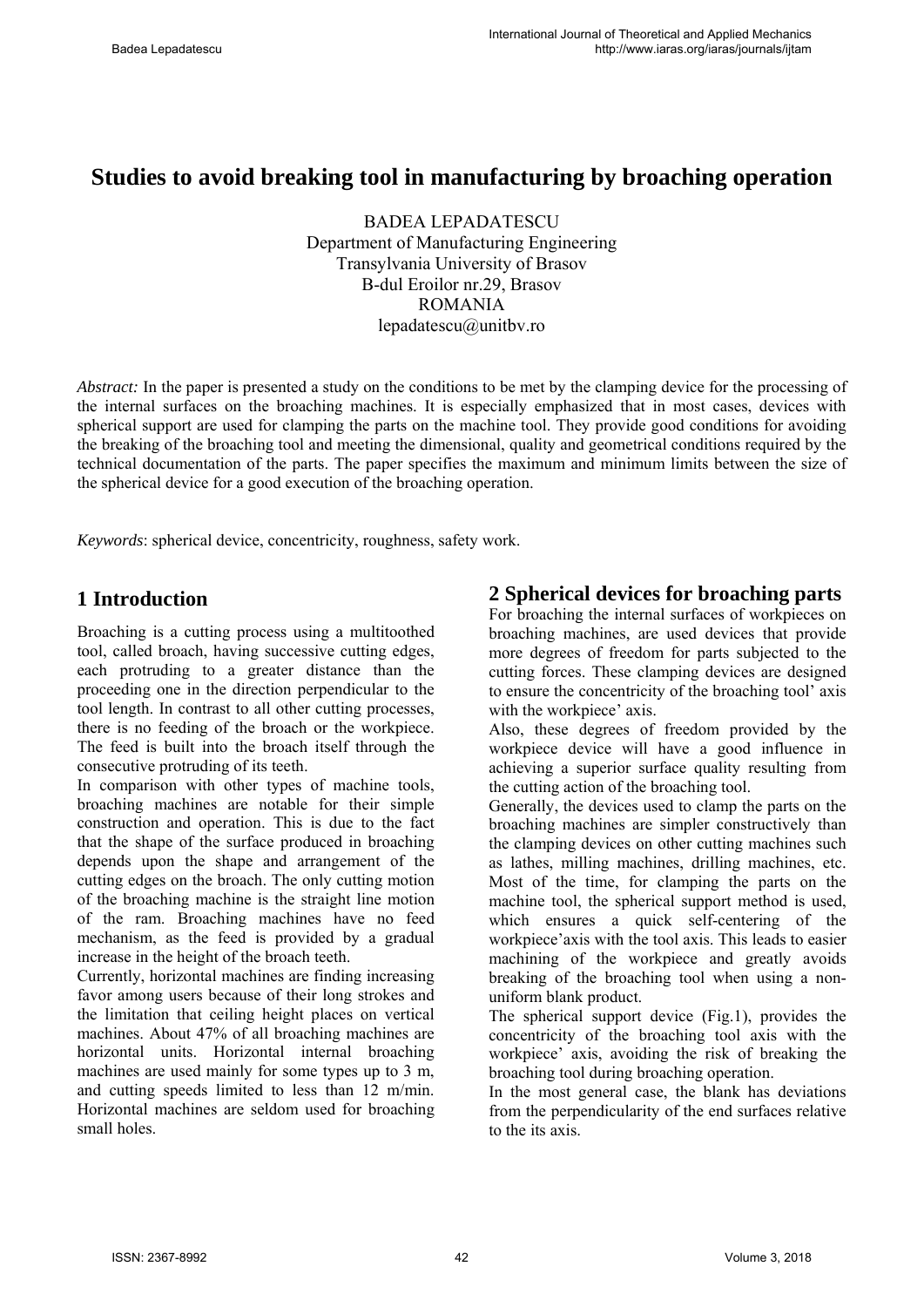

Fig.1 Spherical device used for broaching operation.

In Fig. 1 is the case of a part to be broached, which has on both end surfaces deviations from the perpendicularity to the axis of the part, marked  $Bf_1$ and Bf2. It was considered that the two deviations are measured in the same plane that contains the axis of the inner surface of the part. Depending on the size and position of the  $Bf_1$  deviation to the  $Bf_2$  deviation, the teeth of the broach will attack the part material first in the "a" or "b" area. As shown in Fig. 1, if the device did not allow self-centering of the part in its device, the forces that appear on the part material and the broaching tool are unfavorable to the cutting process. The P-P force torque influences the surface quality and dimensional accuracy of the internal surface of the workpiece and can even break the tool. On the other hand, the teeth of the broach that come in contact with the surface of the piece in the "a" area will tend to get out of the cutting area, having the tendency to rotate the blank in a direction that leads to minimize the  $Bf<sub>2</sub>$  deviation. This results in the same unfavorable effect of  $Bf<sub>2</sub>$  deviation on the brooch and the blank.

If the teeth of the brooch will attack the part material first in the "b" area (for another sense of  $Bf_2$ ) deviation in relation to Bf**1** deviation), the effect will be the same, decreasing only the torque of the P

forces. If the support can rotate in its place, then after rotation with the angle  $\alpha_1 = \arctg \frac{Bf_2}{D}$ , the concentricity of the broaching tool axis and part axis is achieved. Thus the danger of breaking tool is removed and the conditions for achieving the dimensional accuracy and surface finish of the workpiece's surface are created.

The analysis did not take into account the influence between the hole size "d" before the broaching and the size of the guiding part of the broach  $d_g$ .

It can be seen the case when  $tg\alpha_1 = \frac{Bf_1}{D} > \mu_1$ , ( $\mu_1$ being the friction coefficient between the blank and the spherical support) or  $tg\alpha_2 = \frac{Bf_2}{D} > \mu_2$ , ( $\mu_2$  being the friction coefficient between the tooth of the broach and the blank), the part rotates at an angle  $\varphi$  =  $\frac{d-d_g}{L}$ . Since the angle  $\varphi$  is negligible, it does not significantly influence the cutting process. It was considered part of the negative influence of the  $Bf_2$ deviation on the broaching process.

As can be seen from Fig. 1, engaging in the cutting process of the broach teeth are not simultaneously applied along the all length of the cutting edge. For this reason, the  $Bf_2$  deviation can be regarded as a source of vibrations that will influence the quality of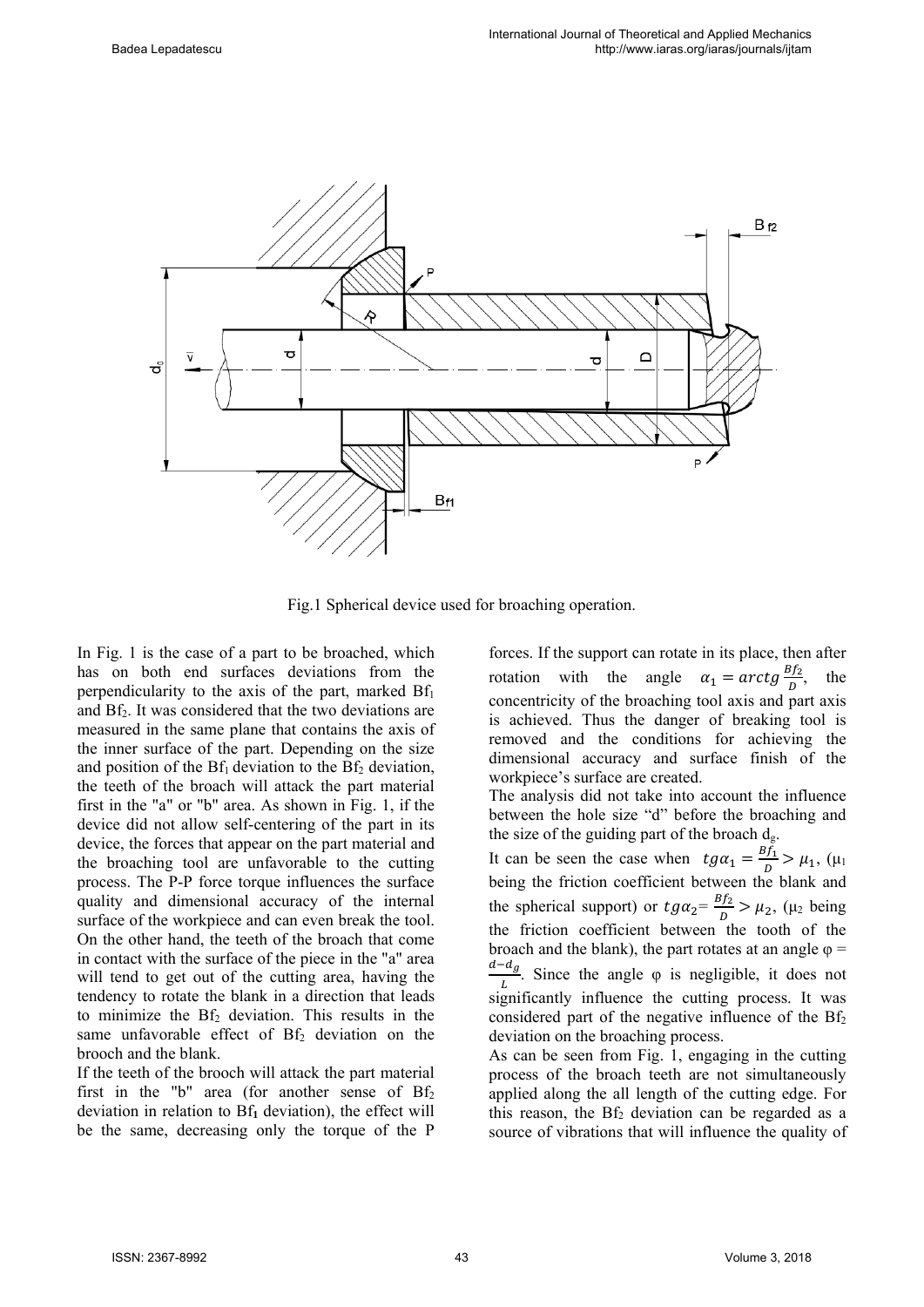the surface finish of the part and the durability of the tool. This leads to the observation that by performing a chamfer or recess on the workpiece, the unfavorable influence of the  $Bf<sub>2</sub>$  deviation will be eliminated.

## **3 Calculation of radius of spherical support**

As a result of the above, in order to ensure concentricity between the broaching tool and workpiece axis, the spherical support must be able to rotate in its place. For this reason, attention must be focused primarily on the dimensioning and execution of the spherical support

The force P which rotates the spherical support is denoted by P. It is considered that this force P has the lever arm  $\frac{D}{2}$  relative to the axis of the cylindrical inner surface of the support. We note with  $\overline{N}$  and  $\overline{F}$ the normal force, i.e. the tangential (frictional) force corresponding to the surface element dA.



Fig.2 Calculation of radius of spherical support.

Under the action of the force, the spherical support will rotate around the Oz axis so that the forces F will be tangent to the parallel lines of the spherical surface.

The equations of equilibrium are:

$$
\sum X = 0; \quad \int_{(A)} N_x \, dA + \int_{(A)} F_x \, dA = 0 \quad \sum M_x = 0 \tag{1}
$$

$$
\sum Y = 0; \quad \int_{(A)} N_y \, dA + \int_{(A)} F_y dA = 0 \quad \sum M_y = 0 \tag{2}
$$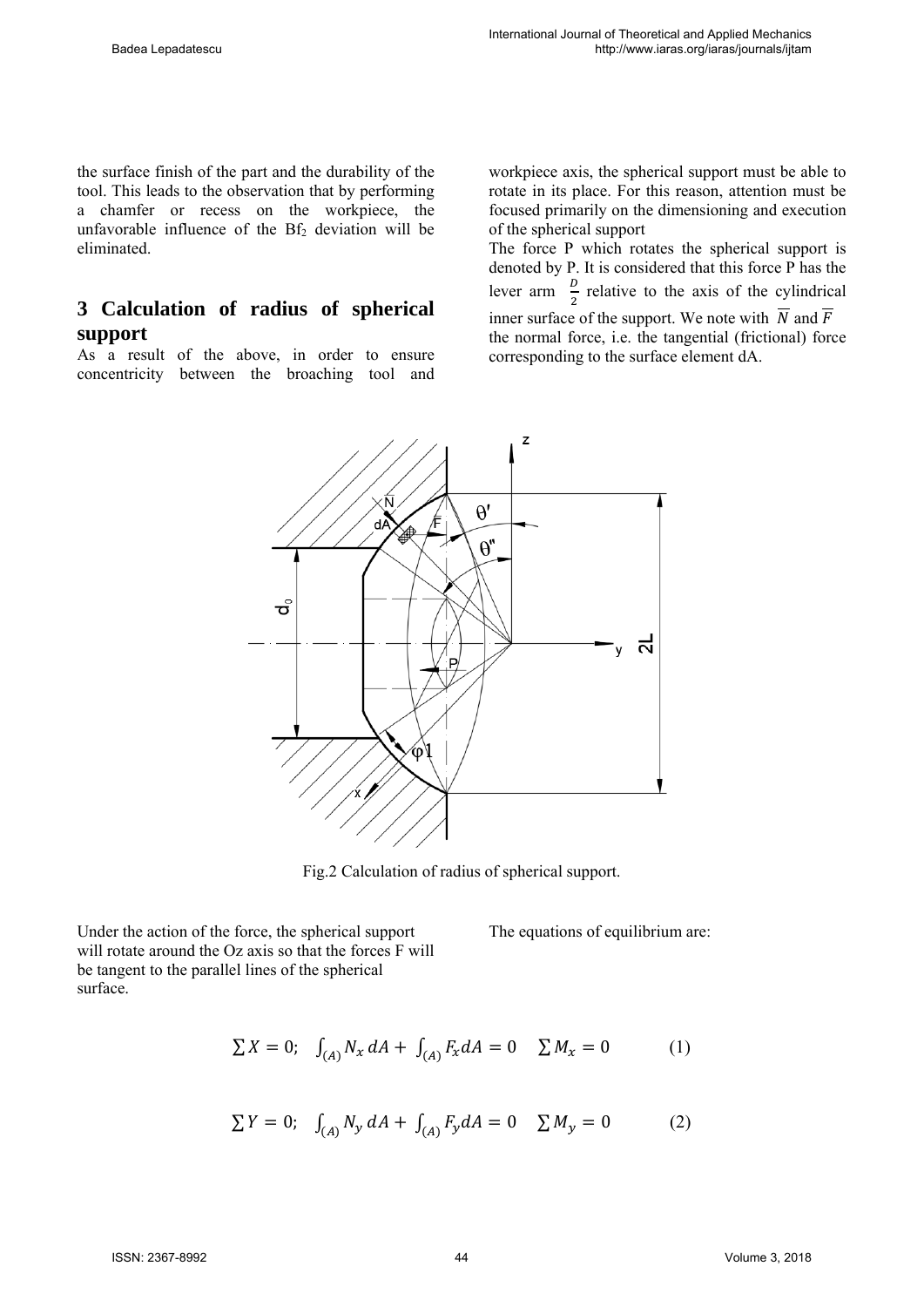$$
\sum Z = 0; \quad \int_{(A)} N_z \, dA + \int_{(A)} F_z \, dA = 0 \quad \sum M_z = 0 \tag{3}
$$

We take into consideration the next equations:

$$
\int_{(A)} N_{y} dA + \int_{(A)} F_{y} dA = P
$$
 (4)

$$
P \cdot \frac{D}{2} = \int_{(A)} F \cdot r \cdot dA \tag{5}
$$

Knowing the parametric equations of the spherical surface:

$$
\Psi = x^2 + y^2 + z^2 - R^2 = 0 \qquad \begin{cases} x = R \sin\theta \cos\phi \\ y = R \sin\theta \cos\phi \\ z = R \cos\theta \end{cases} \tag{6}
$$

$$
\rightarrow \overline{N} = x_1grad\Psi = 2x_1 (x\overline{i} + y\overline{j} + z\overline{k}) \qquad (7)
$$
  

$$
\overline{F} = x_2 \overline{r_\theta} = R(\overline{i} \cos\theta \cos\varphi + \overline{j} \cos\theta \sin\varphi - \overline{k} \sin\theta) \qquad (8)
$$
  

$$
dA = R^2 \sin\theta d\theta d\varphi \qquad (9)
$$
  

$$
\overline{F_y} = \overline{F} \text{ and equation (4) becomes:}
$$
  

$$
\int_{(a)} N_y dA = P \text{ sau } \int_{(A)} 2x_1 y dA = P; \qquad (10)
$$

$$
2x_1 \int_{(A)} R \sin \theta \sin \varphi \cdot R^2 \sin \theta d\theta d\varphi = P \tag{11}
$$

$$
2x_1R^3 \int_{(A)} \sin^2 \theta \sin \varphi d\theta d\varphi = P \tag{12}
$$

$$
\int_{(A)} (1 - \cos 2\theta) \sin \varphi d\theta d\varphi = \frac{P}{x_1 R^3} \qquad (13)
$$

For this case, we have:

$$
\int_{\theta_1'}^{\theta_2'} d\theta \int_{\varphi_1'}^{\varphi_2'} \sin\varphi d\varphi - \int_{\theta_1}^{\theta_2'} d\theta \int_{\varphi_1'}^{\varphi_2'} \sin\varphi d\varphi - \int_{\theta_1'}^{\theta_2'} \cos2\theta d\theta \int_{\varphi_1'}^{\varphi_2'} \sin\varphi d\varphi + \int_{\theta_1}^{\theta_2'} \cos2\theta d\theta \int_{\varphi_1}^{\varphi_2'} \sin\varphi d\varphi =
$$
\n
$$
\frac{P}{x_1 R^3}
$$
\n(14)

From Fig.2 it follows: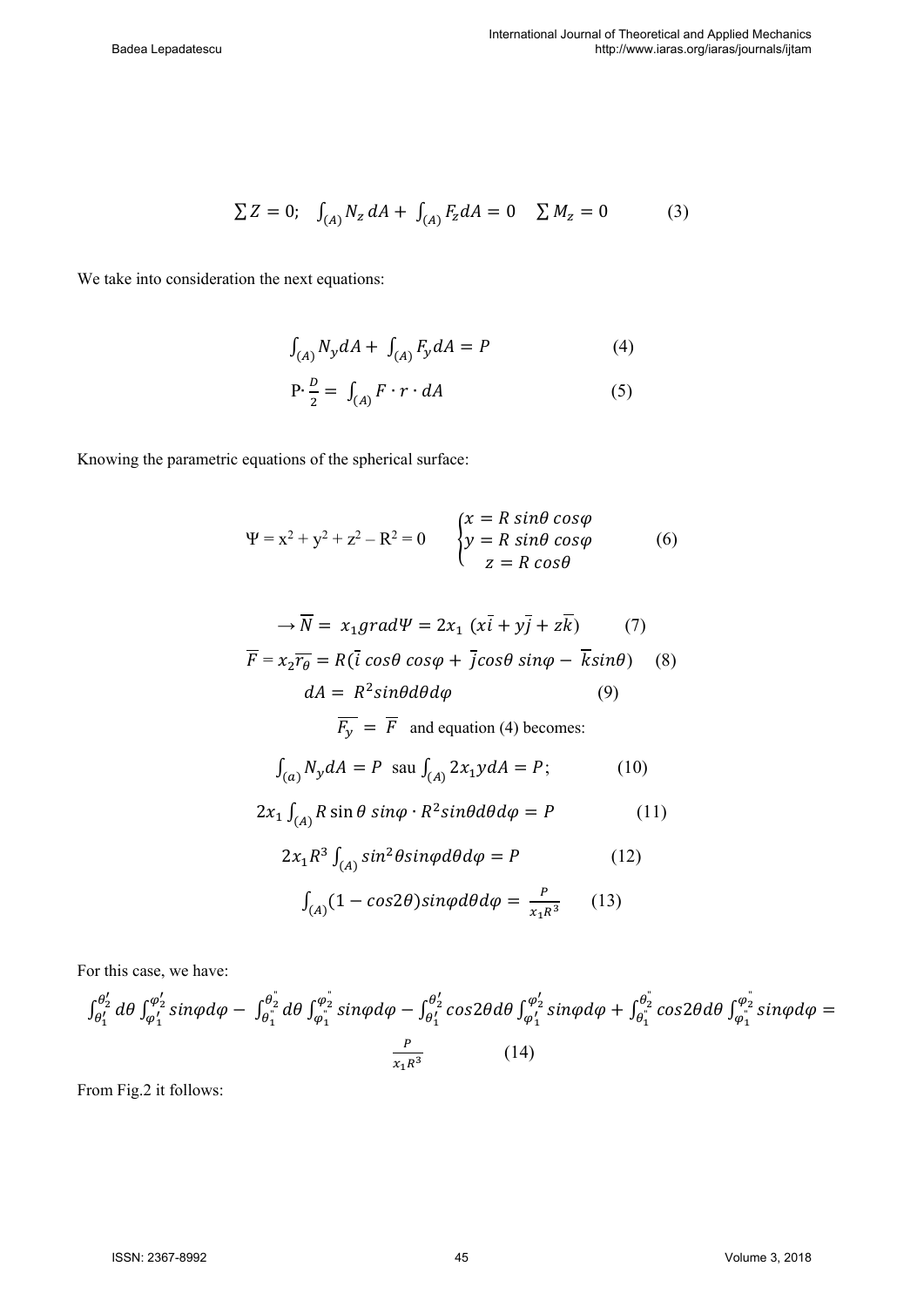$$
\theta'_1 = \theta'; \ \theta''_1 = \theta"; \ \theta'_2 = \pi - \theta'; \ \theta''_2 = \pi - \theta''_2; \ \varphi'_1 = \pi - \varphi^2; \ \varphi''_1 = \pi + \varphi";
$$

$$
\varphi'_2 = 2 - \varphi'; \ \varphi''_2 = 2\pi - \varphi";
$$

In which case the equation (14) becomes:

$$
-\left[(\pi - 2\theta')2\cos\varphi' - (\pi - 2\theta')2\cos\varphi''\right] - \frac{1}{2}\left(2\sin 2\theta' \cdot 2\cos\varphi' - 2\sin^2\theta'' \cdot 2\cos\varphi''\right) = \frac{P}{x_1R^3} \tag{15}
$$

or

$$
-\left[(\pi - 2\theta')\cos\varphi' - (\pi - 2\theta'')\cos\varphi'\right] - \frac{1}{2}\left(\sin 2\theta' \cdot \cos\varphi' - \sin 2\theta' \cdot \cos\varphi'\right) = \frac{P}{x_1R^3} \tag{16}
$$

Using Fig.2 will result:

$$
\sin\theta'=\frac{\sqrt{R^2-L^2}}{R}; \quad \sin\theta''=\frac{\sqrt{R^2-\frac{d_0^2}{4}}}{R};
$$

$$
\varphi' = \theta' = \arccos \frac{L}{R} \approx \frac{\pi}{2} - \frac{L}{R};
$$
  

$$
\varphi'' = \theta'' = \arccos \frac{d_0}{2R} \approx \frac{\pi}{2} - \frac{d_0}{2R};
$$

ܮ

 $\pi$  L

and equation (16) becomes:

$$
4\left(\frac{L^2}{R^2} - \frac{d_0^2}{4R^2}\right) + \left(\frac{L^2}{R^3}\sqrt{R^2 - L^2} - \frac{d_0^2}{4R^2}\sqrt{R^2 - \frac{d_0^2}{4}}\right) = -\frac{P}{x_1R^3} \quad (17)
$$

Knowing that:

$$
r = \sqrt{x^2 + y^2} = R\sin\theta ,
$$

Equation (5) becomes:

$$
x_2R^2 \int_{(A)} \sin^2 \theta d\theta d\varphi = P \frac{D}{2}
$$

which after transformation becomes:

$$
\int_{\theta_1'}^{\theta_2'} d\theta \int_{\varphi_1'}^{\varphi_2'} d\varphi - \int_{\theta_1^*}^{\theta_2'} d\theta \int_{\varphi_1^*}^{\varphi_2'} d\varphi - \left( \int_{\theta_1'}^{\theta_2'} cos 2\theta d\theta \int_{\varphi_1'}^{\varphi_2'} d\varphi - \int_{\theta_1^*}^{\theta_2'} cos 2\theta d\theta \int_{\varphi_1^*}^{\varphi_2'} d\varphi \right) = \frac{P \cdot D}{x_2 R^2} (17)
$$

Taking into account the integration limits, equation (17) becomes:

$$
4\left(\frac{L^2}{R^2} - \frac{d_0^2}{4R^2}\right) + \left(\frac{L^2}{R^3}\sqrt{R^2 - L^2} - \frac{d_0^2}{4R^2}\sqrt{R^2 - \frac{d_0^2}{4}}\right) = -\frac{P \cdot D}{x_1 4} \quad (18)
$$

But:

To avoid locking of the spherical support in place, it is necessary that  $F > \mu N$ .

 $F = |x_2||\overline{r_a}| = R|x_2|;$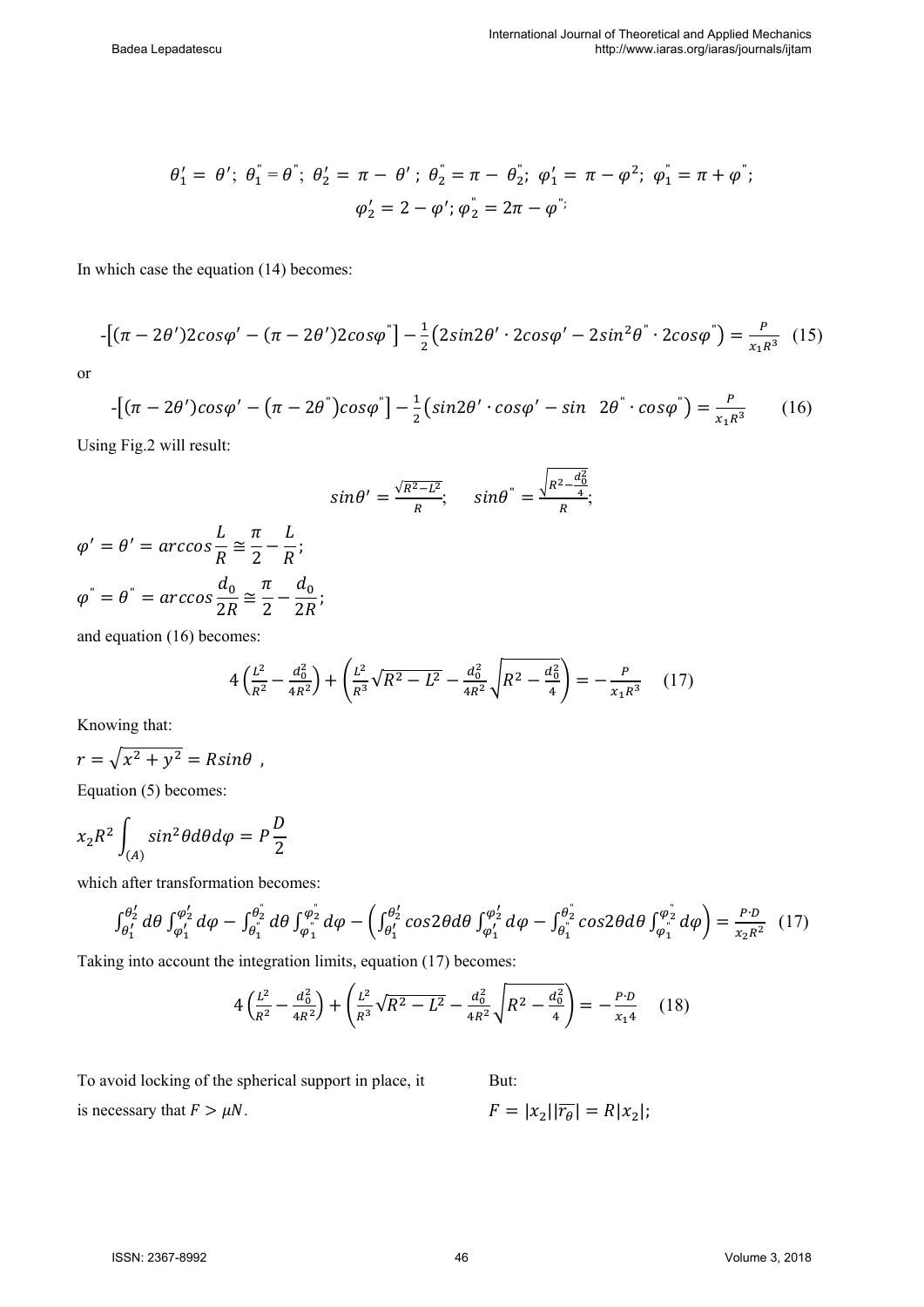$$
N = |x_1||grad\Psi| = 2R|x_1|
$$
  
and so:  

$$
|x_2| > 2\mu|x_1|
$$
 (19)

Using equations (16) and (18), inequality (19) will become:

$$
R < \frac{D}{2\mu} \qquad (20)
$$

Expression (20) specifies the maximum limit of the nominal radius of the spherical surface of the support.

In order to determine the minimum radius, it is considered that, due to the execution, the contact between the spherical support and its seat is made as is shown Fig.3.

Obviously, in this case, the contact pressure between the spherical support and its seat is minimal. Given the general assumptions made for the determination of stresses and deformations in the case of pressure contact pressures, an indicative calculation is made, assimilating the case in Fig. 3 with the contact forces between a solid body and a plane.

Based on Fig.3, the load per unit of length is:

$$
q \approx \frac{p_0}{\pi d_0 \cos \xi}
$$

where:

$$
cos\xi = \frac{\sqrt{R_1 - \frac{d_0^2}{4}}}{R} \approx 1 - \frac{d_0^2}{8R_1^2}
$$



Fig.3 The contact between the spherical support and its seat.